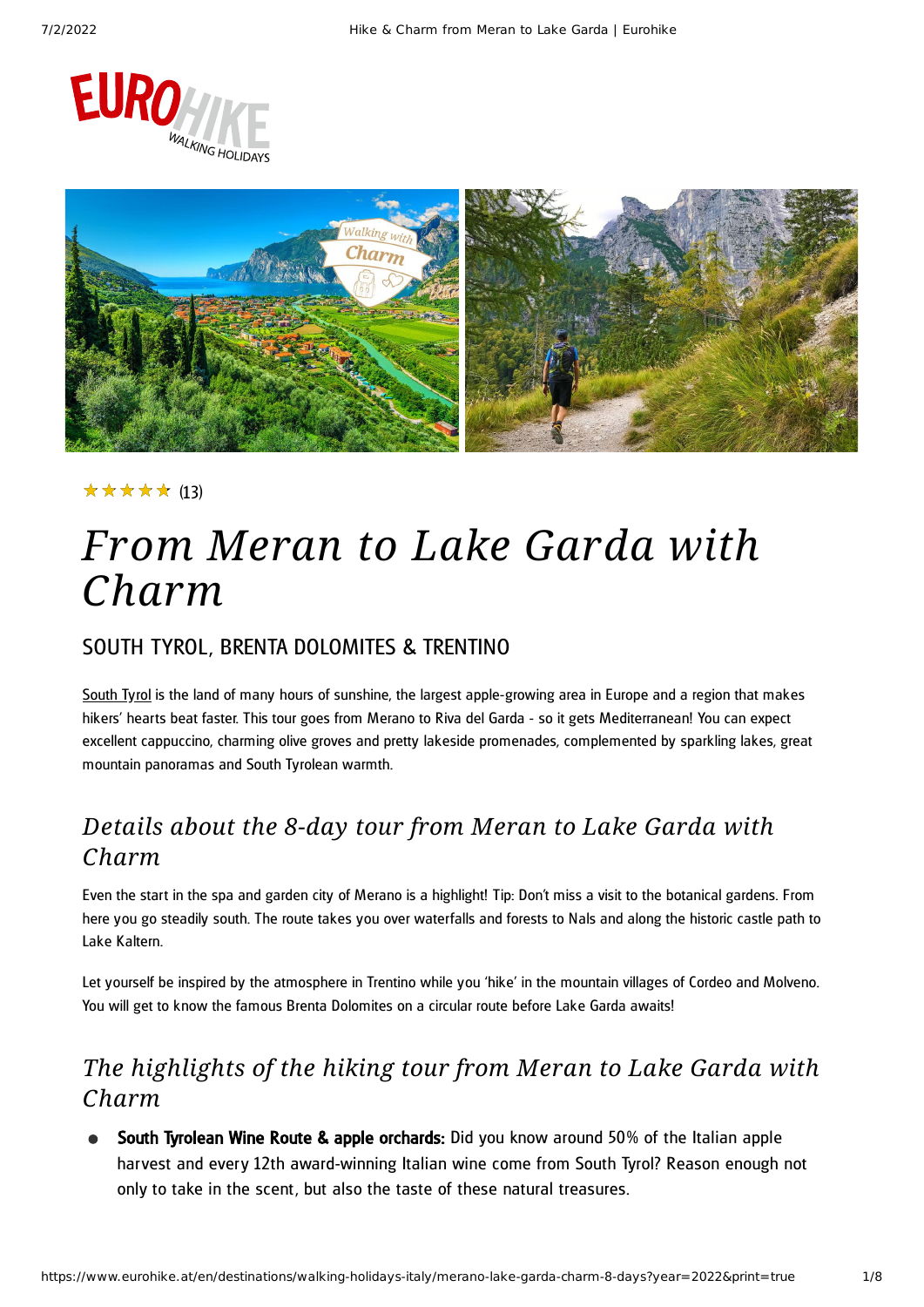High-altitude hikes with fascinating mountain views and the impressive Brenta Dolomites: On the  $\bullet$ 



### To the online version

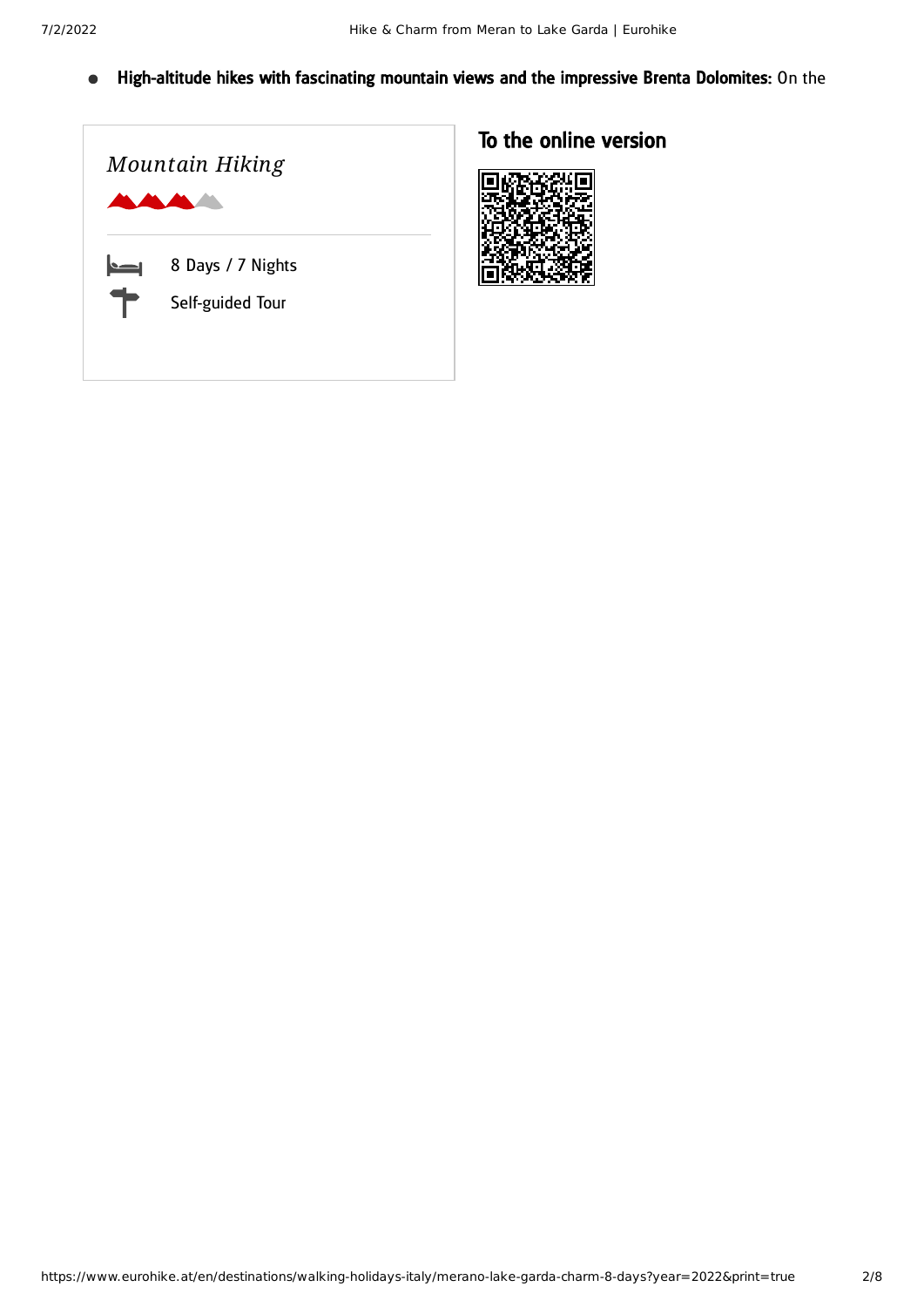# *Itinerary*

## *[Arrival](#page-2-0) in Meran*

<span id="page-2-0"></span>Enjoy the Mediterranean flair in this wonderful and cultural town in the heart of South Tyrol. Wander around the charming arcades or follow in the footsteps of Emperess Sissi along the 'Passer' esplanade.

DAY  $\overline{\phantom{0}}$ 

DAY 1

*[Meran](#page-2-1) – Nals*

<span id="page-2-1"></span>Along the Waal paths you venture through apple plantations before arriving at an impressive waterfall. Soon your trail leads you through the hills of the chestnut place Tisens and up to the historic little church of St. Christoph. After hiking through a beautiful woodland with fantastic views deep into the Etsch valley you reach Nals, an idyllic little village in the middle of apple orchards and vineyards.

| $\circled{S}$ approx. 5 to 6 hours $\bullet$ $\bullet$ 1 20 km $\bullet$ 560 m $\bullet$ 550 m |  |  |  |
|------------------------------------------------------------------------------------------------|--|--|--|
|                                                                                                |  |  |  |



<span id="page-2-2"></span>Today you can look forward to a fascinating hike on the trail of castles. On interesting and steep roads you walk from fortress to fortress where you can admire diverse historic architecture. In the afternoon you wander through the region of 'holes in the ice', a natural phenomenon which gives you the chance to discover icicles in midsummer. Past the tower of St. George and many more vineyards, you will soon reach Lake Kaltern.





### *[Kaltern/Kalterer](#page-2-3) Lake – Coredo*

<span id="page-2-3"></span>In the morning you travel to the Mendelpass (saddle of Mendel) by train. Enjoy the phenomenal view before you continue your comfortable walk over the plateau towards Nonstal, the language and provincial border. Into amazing canyons and through idyllic small villages to the pilgrimage site of Saint Romedio and past two small sparkling lakes, you will soon reach Coredo. Here you can enjoy the Italian comfort in the middle of Trentino.

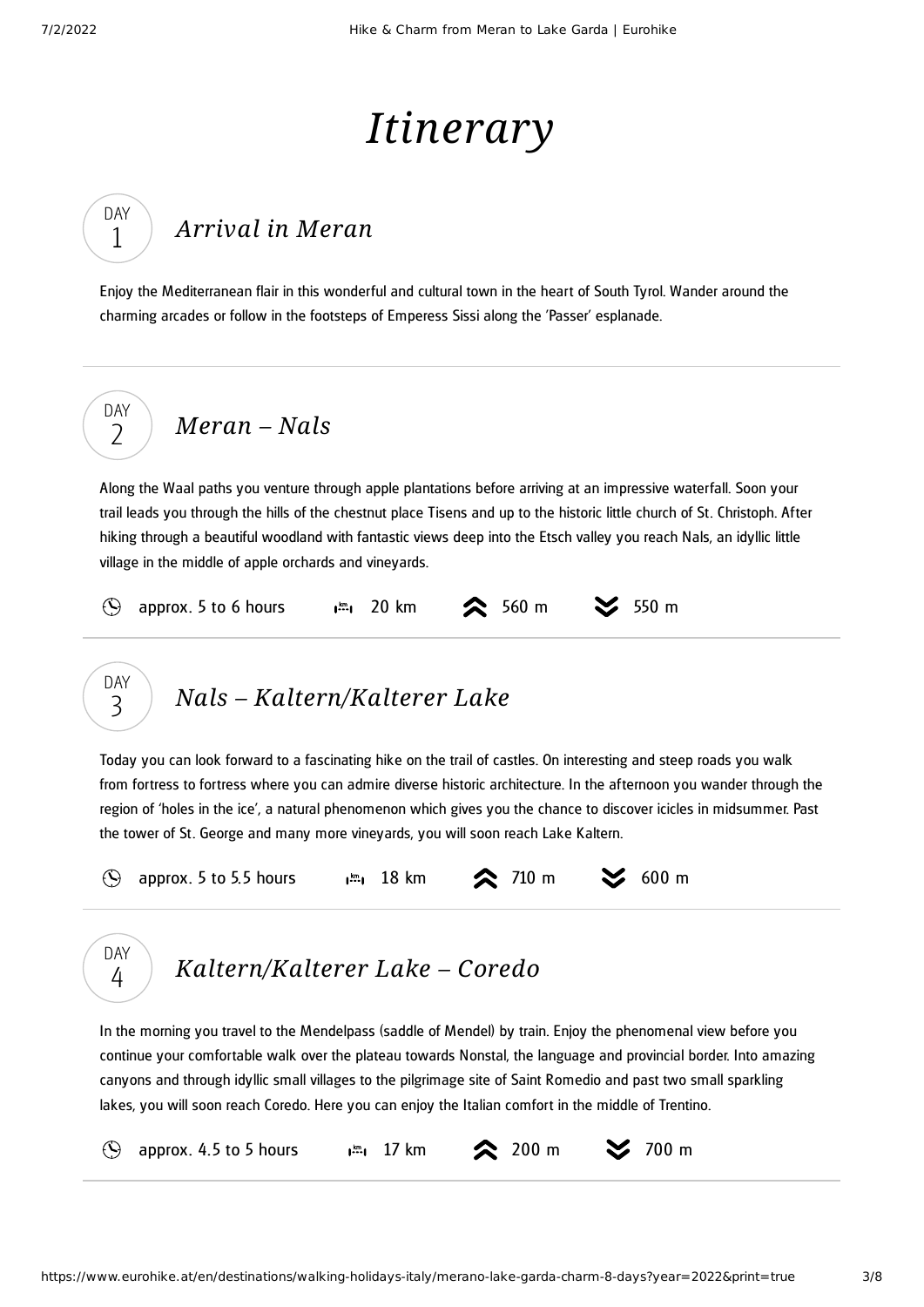

### *Coredo – [Molveno](#page-3-0)*

<span id="page-3-0"></span>After a short transfer you can admire the impressive landscape of the Nonstal, before you begin your walk along the 'Way of St. James', up to the airy high plain of the Paganella. The path leads through wide woodland areas up to Cavedago with its famous triple-arched bridge. Further on across the wetland of a karst lake towards Andalo and then on to the village of Molveno, situated at the foot of the Brenta-Dolomites and the same-named mountain lake with its turquoise water.

approx. 4.5 to 5.5 hours 1.  $\frac{1}{2}$  15 km  $\frac{1}{2}$  700 m  $\frac{1}{2}$  400 m  $\Omega$ 



DAY 7

## *Round Tour Brenta [Dolomites](#page-3-1)*

<span id="page-3-1"></span>Enjoy the fascinating alpine world of the tall peaks of the Brenta group! You ascend into the mountain area of the Pradel by cable car and you discover one of its most beautiful hiking routes. Stop at a Rifugio (mountain hut) and enjoy a typical Italian snack as well as the impressive view of the surrounding mountain tops, before you slowly descend to the crystal clear, green tarn Lago Nembia.





<span id="page-3-2"></span>At the end of your hiking week you walk through the untouched meadows of the valley of Lomason. After that you climb up to Rifugio Monte San Pietro, where you are presented with a stunning view of Lake Garda. Walk down through winding streets and archways, past stonewalls to the castle of Tenno. On the last few kilometres of your tour you walk through olive groves and Mediterranean cypress vegetation until you reach the goal of your hiking week , the banks of Lake Garda.

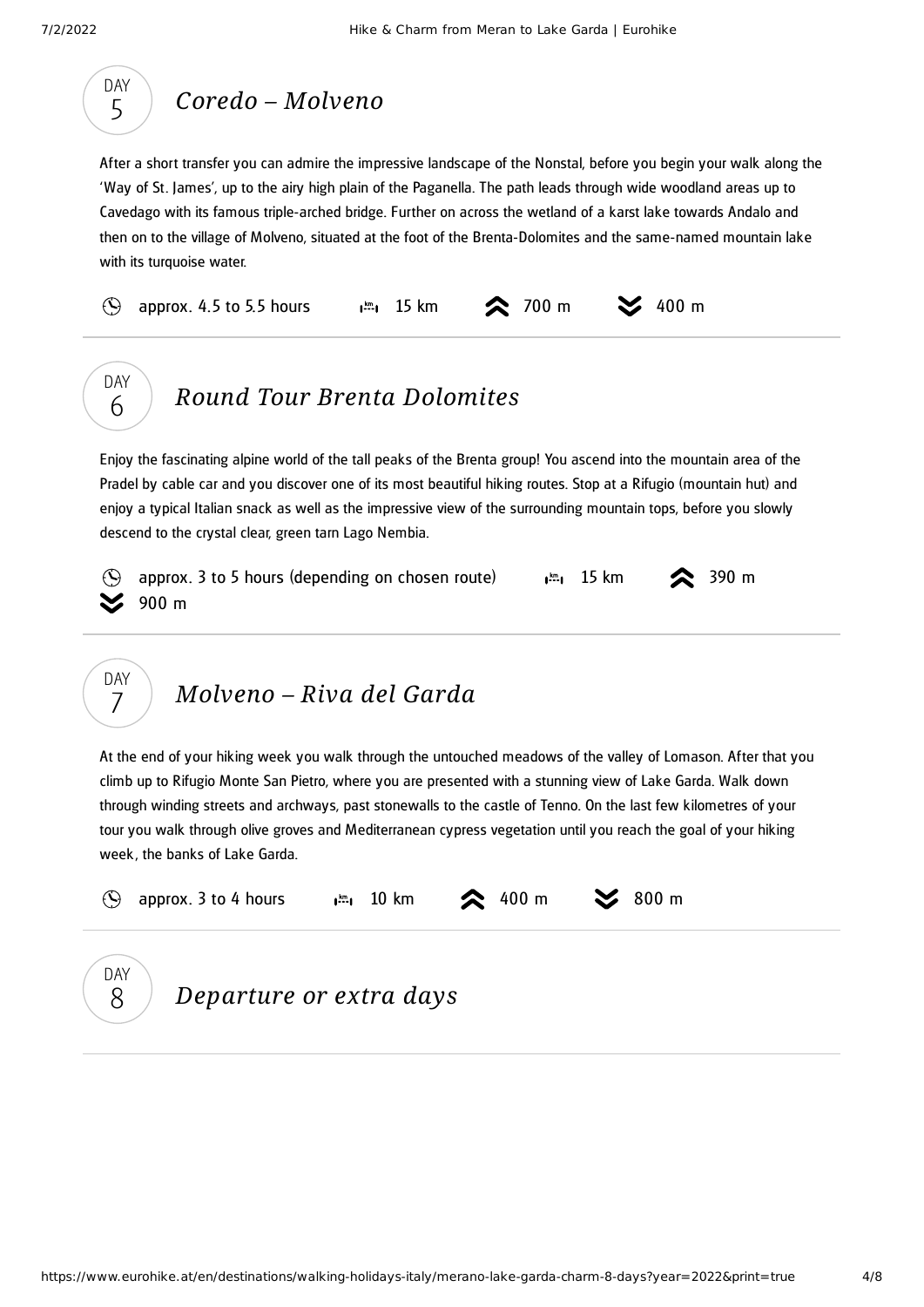## *Tour character*

You will mainly walk on well-maintained walking paths, often on the Waal paths which are ancient water systems. In some sections you will be walking on forest trails and steep paths. We recommend a good basic fitness level for walking days of 3 up to 6 hours as well as for longer ascents. Easier alternatives of the daily sections are possible by bus. A varied walking tour for lovers of promising trails.

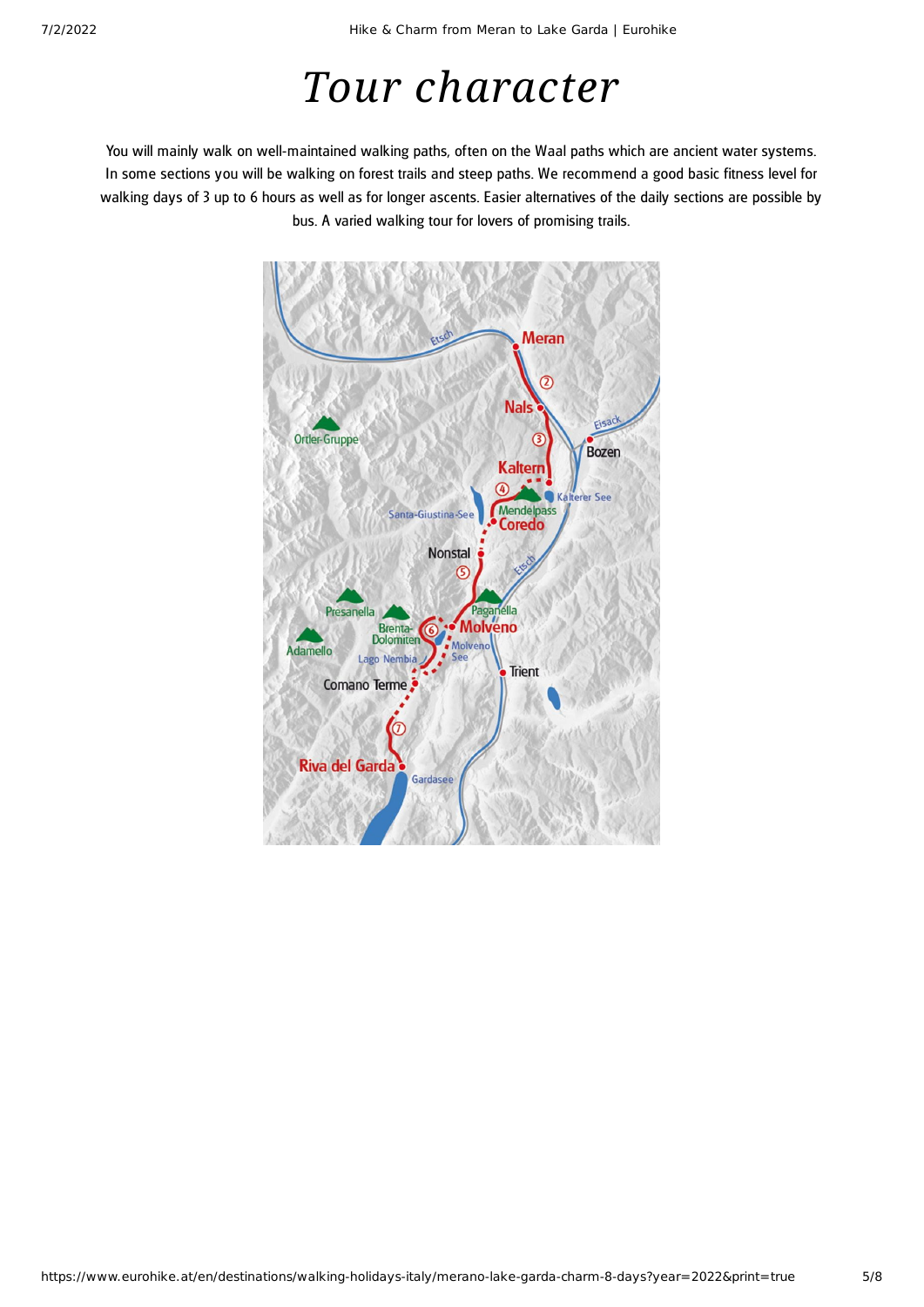## *Prices and events*

### *Place of arrival: Meran*

|                                                                                                                           | Season 1<br>07.05.2022 - 22.05.2022  <br>26.09.2022 - 08.10.2022  <br>Arrival daily | Season 2<br>23.05.2022 - 12.06.2022  <br>05.09.2022 - 25.09.2022  <br>Arrival daily | Season 3<br>13.06.2022 -<br>04.09.2022<br>Arrival daily |  |  |  |  |
|---------------------------------------------------------------------------------------------------------------------------|-------------------------------------------------------------------------------------|-------------------------------------------------------------------------------------|---------------------------------------------------------|--|--|--|--|
| From Meran to Lake Garda 8 days, Charm, IT-SJWMG-08D                                                                      |                                                                                     |                                                                                     |                                                         |  |  |  |  |
| Base price                                                                                                                | 999.00                                                                              | 1,139.00                                                                            | 1,229.00                                                |  |  |  |  |
| Surcharge half board<br>evening meal (mostly<br>multi-course, sometimes<br>outside the property,<br>payable with voucher) | 239.00                                                                              | 239.00                                                                              | 239.00                                                  |  |  |  |  |
| Surcharge single room                                                                                                     | 289.00                                                                              | 289.00                                                                              | 289.00                                                  |  |  |  |  |

Category: You spend the night in specially selected hotels with special "extras" and can enjoy all the facilities of the charming accommodations (see "[Accommodation"](https://www.eurohike.at/en/destinations/walking-holidays-italy/merano-lake-garda-charm-8-days#tourAccommodation)).

Prices per person in EUR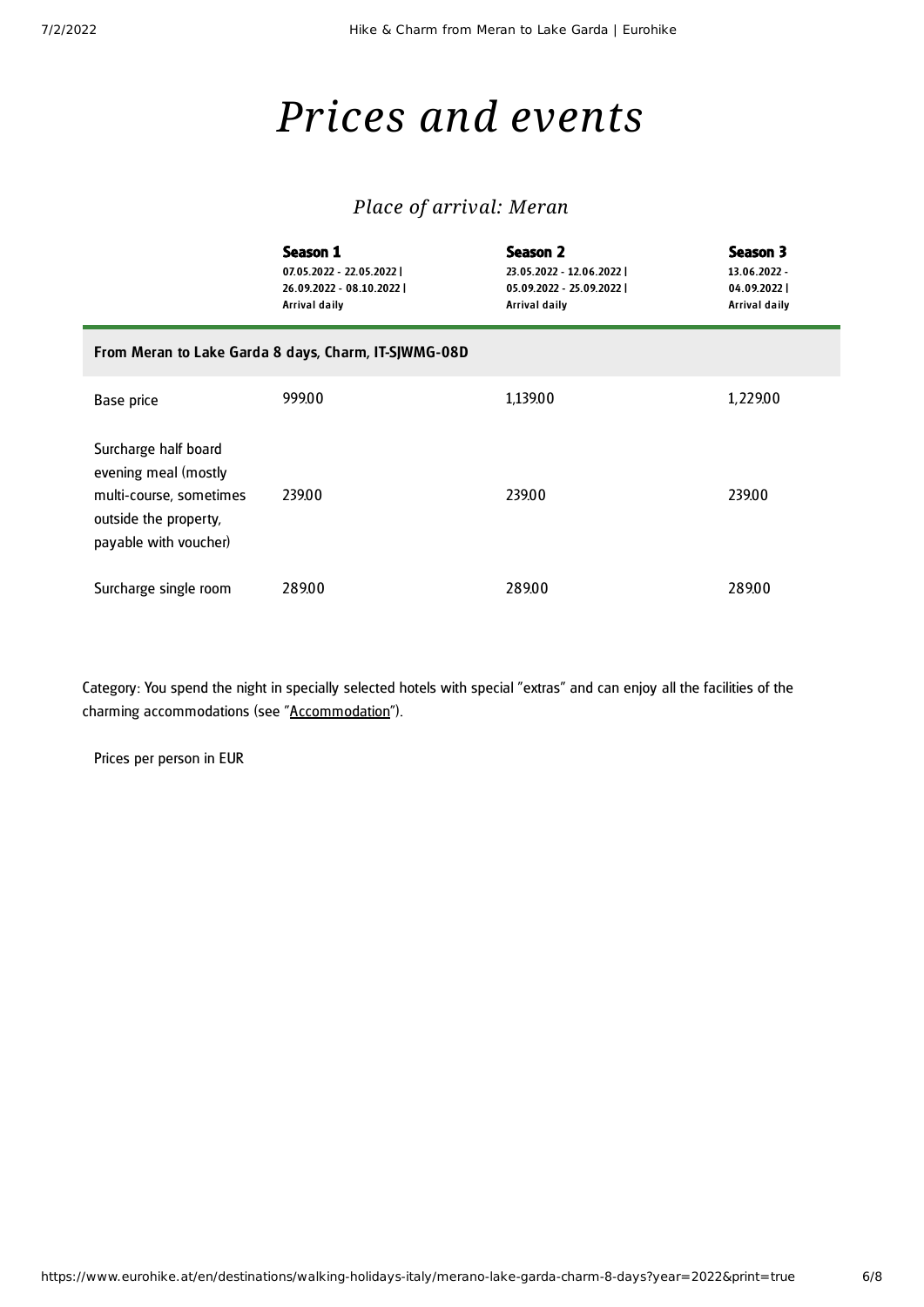## *Services and infos*

#### **Services**

#### Included:

- Accommodation as already mentioned
- Breakfast
- Luggage transfer
- Welcome briefing (German, English)
- 1 Mendelpass mountain railway
- Transfers according to program
- 1 Ascent fare cable car Pradel-Molveno (only during summer season, otherwise short walk)
- Carefully elaborated route description
- Detailed travel and tour documents 1x per room (German, Englisch, French)
- App for Navigation and GPS-data available
- Service hotline

#### Infos

#### Arrival / Parking / Departure:

- Train journey to Meran.
- Verona airport.
- Parking: Limited number of free hotel parking spaces or limited car parks near the hotels, approx. EUR 30 per week . Basement car park (limited number of spaces) approx. EUR 12 per day, payable on-site, no reservation required.
- Return journey from Riva to Rovereto ([www.ttesercizio.it](http://www.ttesercizio.it/)) by bus and then by train via Bozen to Meran, approx. 3 hours.

#### Optional extras:

- Half-board evening meal (6x, not in Riva. Mostly  $\bullet$ multi-course, sometimes outside the property, payable with voucher)
- Return transfer by minibus from to Meran every  $\bullet$ Saturday, Sunday, Monday morning and Tuesday afternoon occasionally, costs EUR 59 per person, EUR 19 per dog , reservation is necessary, to be paid for in advance.

#### Things to note:

- Tourist tax, if due, is not included in the price
- Bus fare Lago Nembia to Molveno, approx. EUR 3 per person
- Special dates on request  $\bullet$
- Further important information according to the package travel law can be found [here](https://www.eurohike.at/en/travel-information/before-the-tour/pci)!